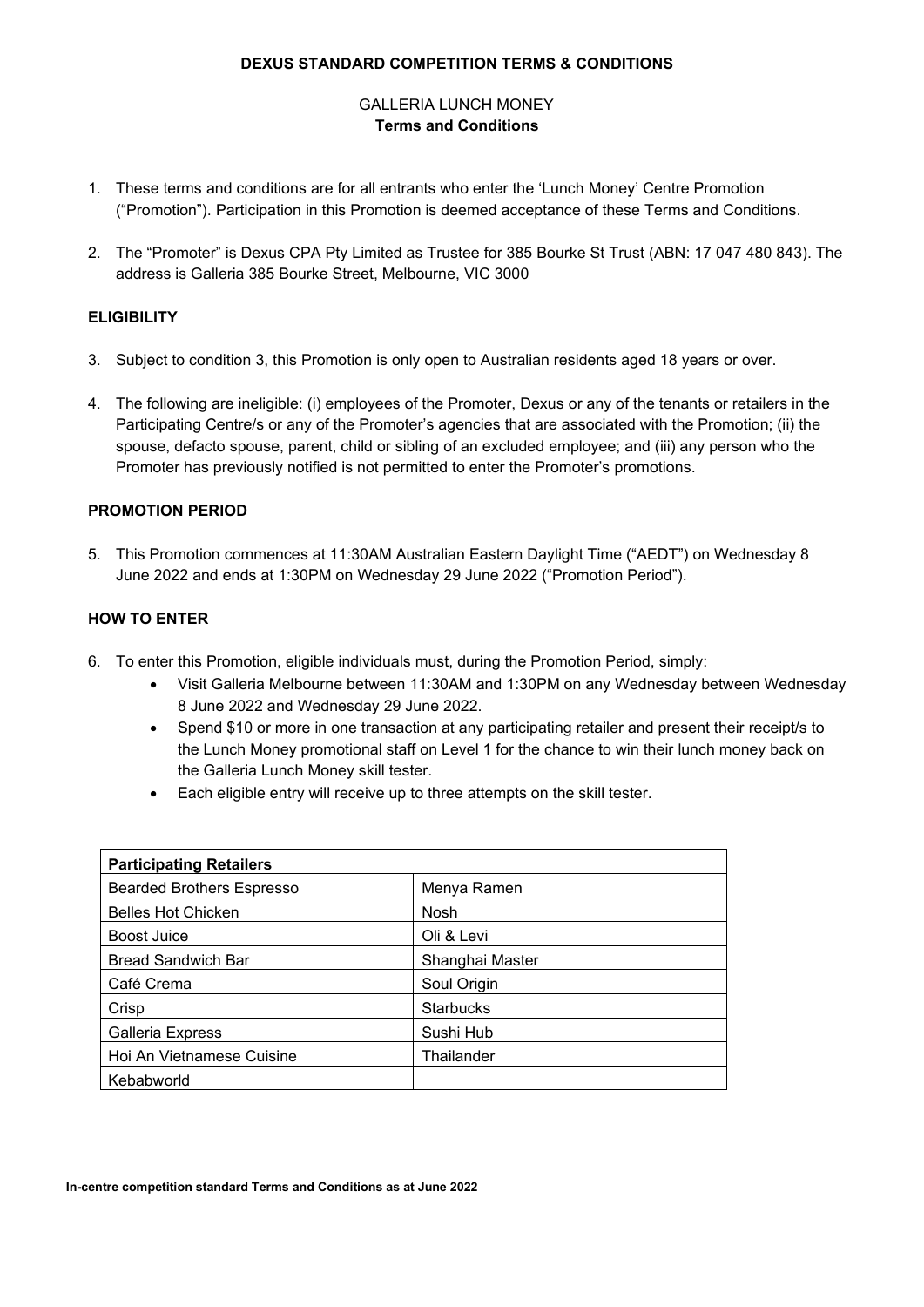# **LIMITS ON ENTRY**

7. One entry permitted per qualifying purchase.

# **DRAW DETAILS**

- 8. During the Promotional Period prizes will be awarded instantly from the Galleria Lunch Money skill tester each Wednesday, between 11:30AM and 1:30PM, Wednesday 8 June 2022 – Wednesday 29 June 2022.
- 9. This is a game of skill.

## **WINNER NOTIFICATION**

- 10. The provisional winner/s will be notified instantly at the time of successfully selecting a prize on the skill tester. A provisional winner will only be deemed a winner once verified by the Promoter. Any winner of a prize may have their name published on galleria.com.au
- 11. Prizes will be awarded instantly at the Galleria Lunch Money skill tester.

#### **PRIZES**

12. Total prize pool = \$5,710

| <b>INSTANT WIN PRIZE POOL</b> |                         |     |                         |                    |
|-------------------------------|-------------------------|-----|-------------------------|--------------------|
|                               | <b>Prize Item</b>       | Qty | <b>Individual Value</b> | <b>Total Value</b> |
|                               | \$15 Galleria Gift Card | 266 | \$15                    | \$3,990            |
|                               | \$10 Galleria Gift Card | 172 | \$10                    | \$1.720            |

13. Galleria gift cards are valid for 36 months from the date of issue.

## **UNCLAIMED PRIZE DRAW**

14. N/A

# **GENERAL**

- 15. Incomplete, indecipherable or illegible entries will be deemed invalid.
- 16. If there is a dispute as to the identity of the entrant, the Promoter reserves the right, in its sole discretion, to determine the identity of the entrant.
- 17. Prize is subject to the standard terms and conditions of individual prize and service providers. If for any reason a winner does not take the prize or an element of the prize at the time stipulated, then the prize or that element of the prize will be forfeited and will not be redeemable for cash. Gift Card prizes are valid for a 36-month period from date of issue and are subject to terms and conditions
- 18. If any prize (or part of any prize) is unavailable due to reasons beyond the control of the Promoter, the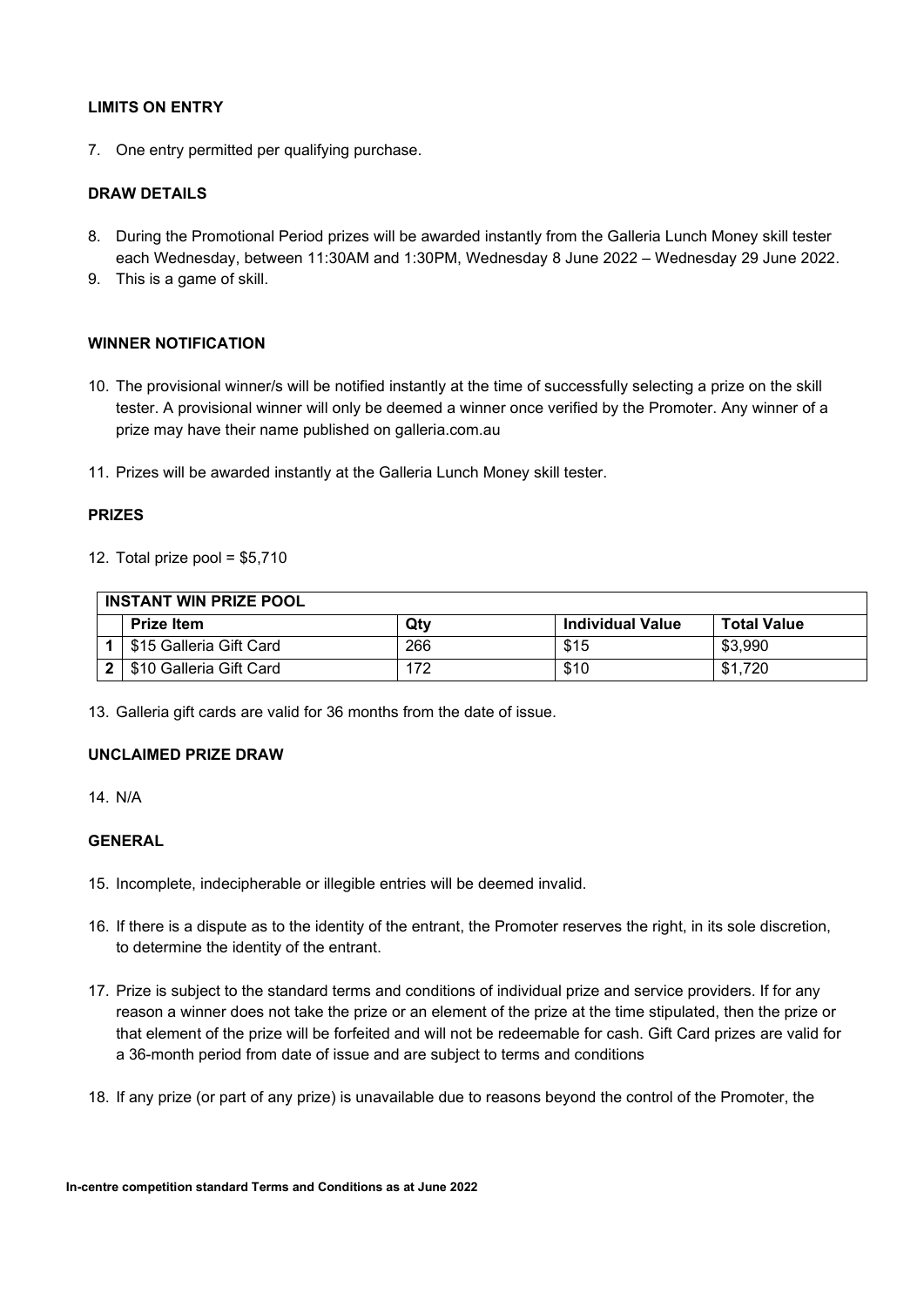Promoter at its discretion, reserves the right to substitute the prize (or that part of the prize) with a prize to the equal value and/or specification, subject to any written directions from a regulatory authority.

- 19. Prizes, or any unused portion of a prize, are not transferable or exchangeable and cannot be taken as cash, unless otherwise specified.
- 20. Entrants consent to the Promoter using the entrant's name, likeness, image and/or voice in the event they are a winner (including photograph, film and/or recording of the same) in any media for an unlimited period without remuneration for the purpose of promoting this Promotion (including any outcome), and promoting any products manufactured, distributed and/or supplied by the Promoter.
- 21. The Promoter reserves the right, at any time, to verify the validity of entries (including contacting Participating Retailers) and entrants (including an entrant's identity, age and place of residence) and to disqualify any entrant who submits an entry that is not in accordance with these Terms and Conditions or who tampers with the entry process. Failure by the Promoter to enforce any of its rights at any stage does not constitute a waiver of those rights.
- 22. If this Promotion is interfered with or is not capable of being conducted as reasonably anticipated due to any reason beyond the reasonable control of the Promoter, including but not limited to technical difficulties, unauthorised intervention or fraud, the Promoter reserves the right, in its sole discretion to the fullest extent permitted by law to (a) disqualify an entrant; or (b) subject to any written directions from a regulatory authority to modify, suspend, terminate or cancel the Promotion, as appropriate.
- 23. The Promoter's decision is final, and no correspondence will be entered into.
- 24. Any cost associated with accessing the promotional website is the entrant's responsibility and is dependent on the Internet service provider used. The use of any automated entry software or any other mechanical or electronic means that allows an entrant to automatically enter repeatedly is prohibited and will render all entries submitted by that entrant invalid.
- 25. Nothing in these Terms and Conditions limit, exclude or modify or purports to limit, exclude or modify the statutory consumer guarantees as provided under the Competition and Consumer Act, as well as any other implied warranties under the ASIC Act or similar consumer protection laws in the State and Territories of Australia ("Non-Excludable Guarantees"). Except for any liability that cannot by law be excluded, including the Non-Excludable Guarantees, the Promoter (including their respective officers, employees and agents) exclude all liability (including negligence), for any personal injury; or any loss or damage (including loss of opportunity); whether direct, indirect, special or consequential, arising in any way out of the Promotion.
- 26. Except for any liability that cannot by law be excluded, including the Non-Excludable Guarantees, the Promoter (including their respective officers, employees and agents) are not responsible for and exclude all liability (including negligence), for any personal injury; or any loss or damage (including loss of opportunity); whether direct, indirect, special or consequential, arising in any way out of: (a) any technical difficulties or equipment malfunction (whether or not under the Promoter's control); (b) any theft, unauthorised access or third party interference; (c) any entry or correspondence that is late, lost, altered, damaged or misdirected due to any reason beyond the reasonable control of the Promoter; (d) any variation in the prize value to that stated in these Terms and Conditions; (e) any tax liability incurred by an entrant or winner; or (f) use of the prize.